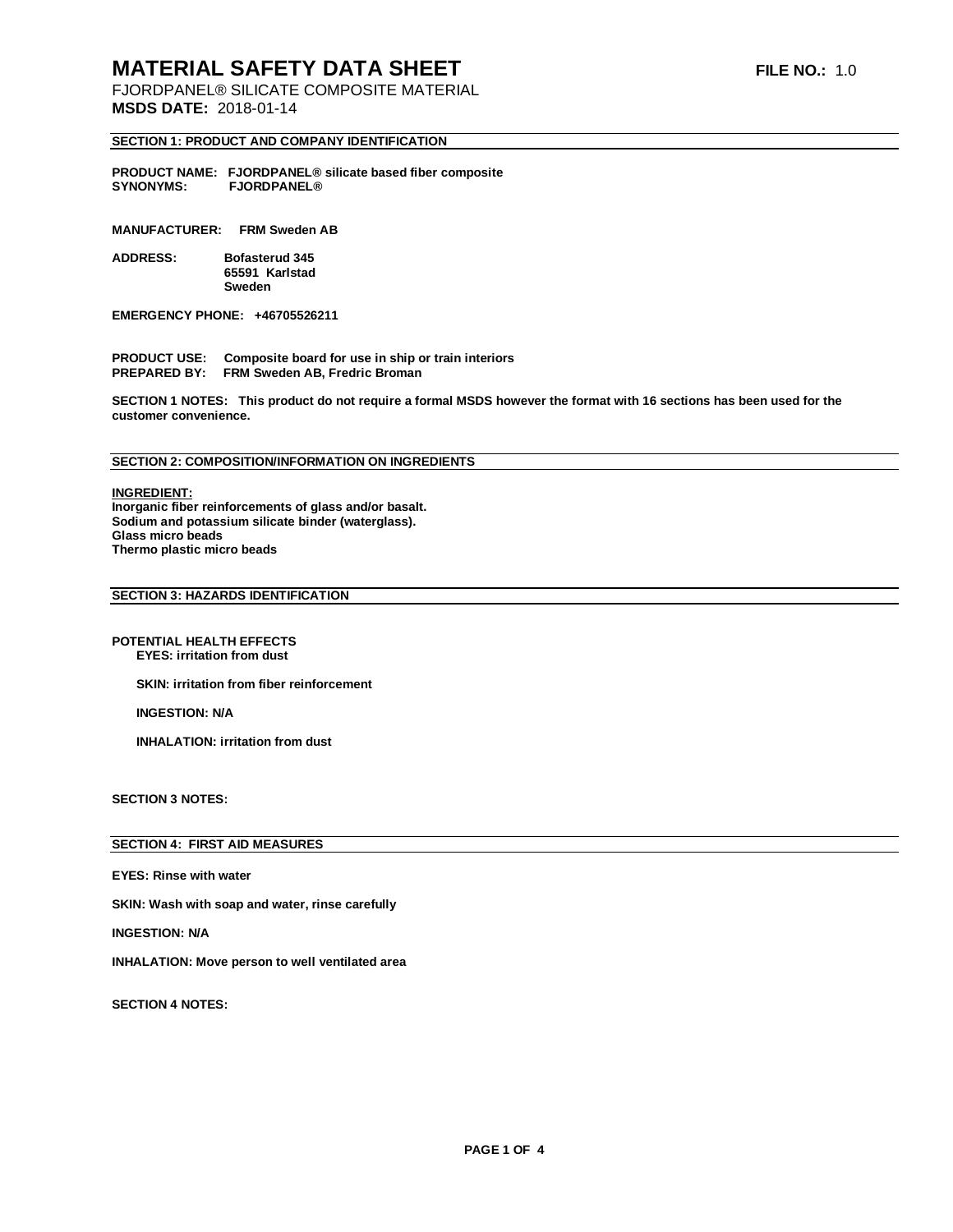**MSDS DATE:** 2018-01-14 **SECTION 5: FIRE-FIGHTING MEASURES**

**The product is classified as "non-combustible" according to IMO 2010 FTP Code Part 1.** 

| FLAMMABLE LIMITS IN AIR, UPPER: N/A |            |  |
|-------------------------------------|------------|--|
| (% BY VOLUME)                       | LOWER: N/A |  |

| <b>FLASH POINT:</b> | N/A |
|---------------------|-----|
| <b>METHOD USED:</b> | N/A |
|                     |     |

**AUTOIGNITION TEMPERATURE: N/A**

#### **EXTINGUISHING MEDIA: N/A**

**SPECIAL FIRE FIGHTING PROCEDURES: N/A**

**UNUSUAL FIRE AND EXPLOSION HAZARDS: N/A**

**HAZARDOUS DECOMPOSITION PRODUCTS: N/A**

**SECTION 5 NOTES:**

**SECTION 6: ACCIDENTAL RELEASE MEASURES**

**ACCIDENTAL RELEASE MEASURES: N/A** 

**SECTION 6 NOTES: -**

#### **SECTION 7: HANDLING AND STORAGE**

**HANDLING AND STORAGE: Stored in dry conditions OTHER PRECAUTIONS: -**

**SECTION 7 NOTES: -**

#### **SECTION 8: EXPOSURE CONTROLS/PERSONAL PROTECTION**

**VENTILATION : Dust ventilation required for dust producing activities RESPIRATORY PROTECTION: Respiratory dust protection shall be used when dust producing activities are performed EYE PROTECTION: Dust protection glasses shall be used when dust producing activities are performed SKIN PROTECTION: Protective gloves shal be used while handeling the material**

**SECTION 8 NOTES:**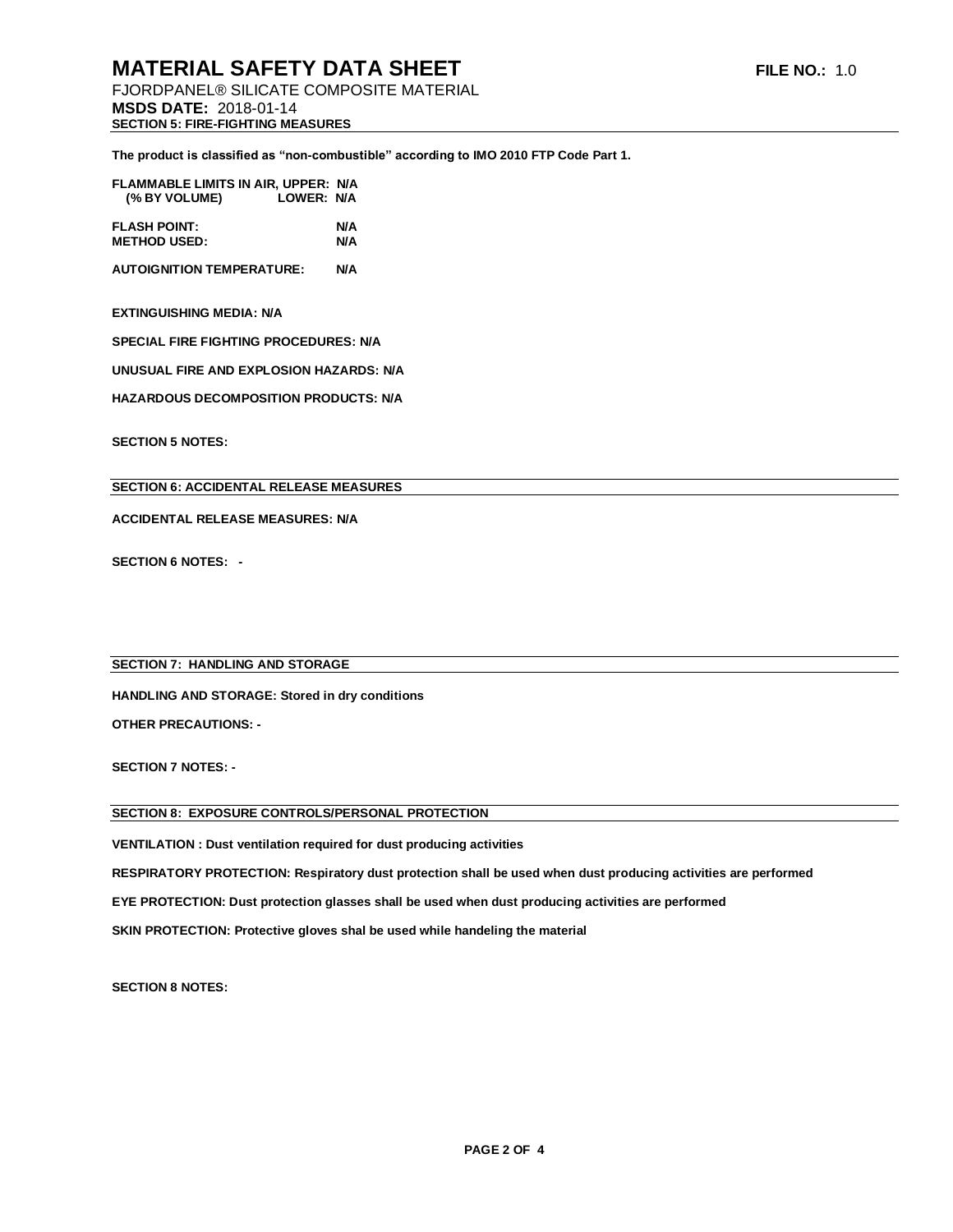**APPEARANCE: Grey solid material**

**ODOR: no odor**

**PHYSICAL STATE: Solid**

pH AS SUPPLIED: N/A<br>pH (Other): N/A **pH** (Other): **BOILING POINT:**<br> **MELTING POINT:** N/A **MELTING POINT: N/A FREEZING POINT: VAPOR PRESSURE (mmHg): N/A SPECIFIC GRAVITY (H2O = 1): 0,2-0,5 EVAPORATION RATE:** 

**SECTION 9: PHYSICAL AND CHEMICAL PROPERTIES (con't)**

**SOLUBILITY IN WATER: Not soluble in water**

**PERCENT SOLIDS BY WEIGHT: 90-100%**

**PERCENT VOLATILE: N/A**

**VOLATILE ORGANIC COMPOUNDS (VOC): N/A**

**SECTION 9 NOTES:**

**SECTION 10: STABILITY AND REACTIVITY**

**STABILITY: Stable**

**CONDITIONS TO AVOID (STABILITY): N/A**

**INCOMPATIBILITY (MATERIAL TO AVOID): N/A**

**HAZARDOUS DECOMPOSITION OR BY-PRODUCTS: N/A**

**HAZARDOUS POLYMERIZATION: N/A**

**CONDITIONS TO AVOID (POLYMERIZATION): N/A**

**SECTION 10 NOTES:**

**SECTION 11: TOXICOLOGICAL INFORMATION**

**TOXICOLOGICAL INFORMATION: N/A**

**SECTION 11 NOTES: -**

**SECTION 12: ECOLOGICAL INFORMATION**

**ECOLOGICAL INFORMATION: N/A**

**SECTION 12 NOTES: -**